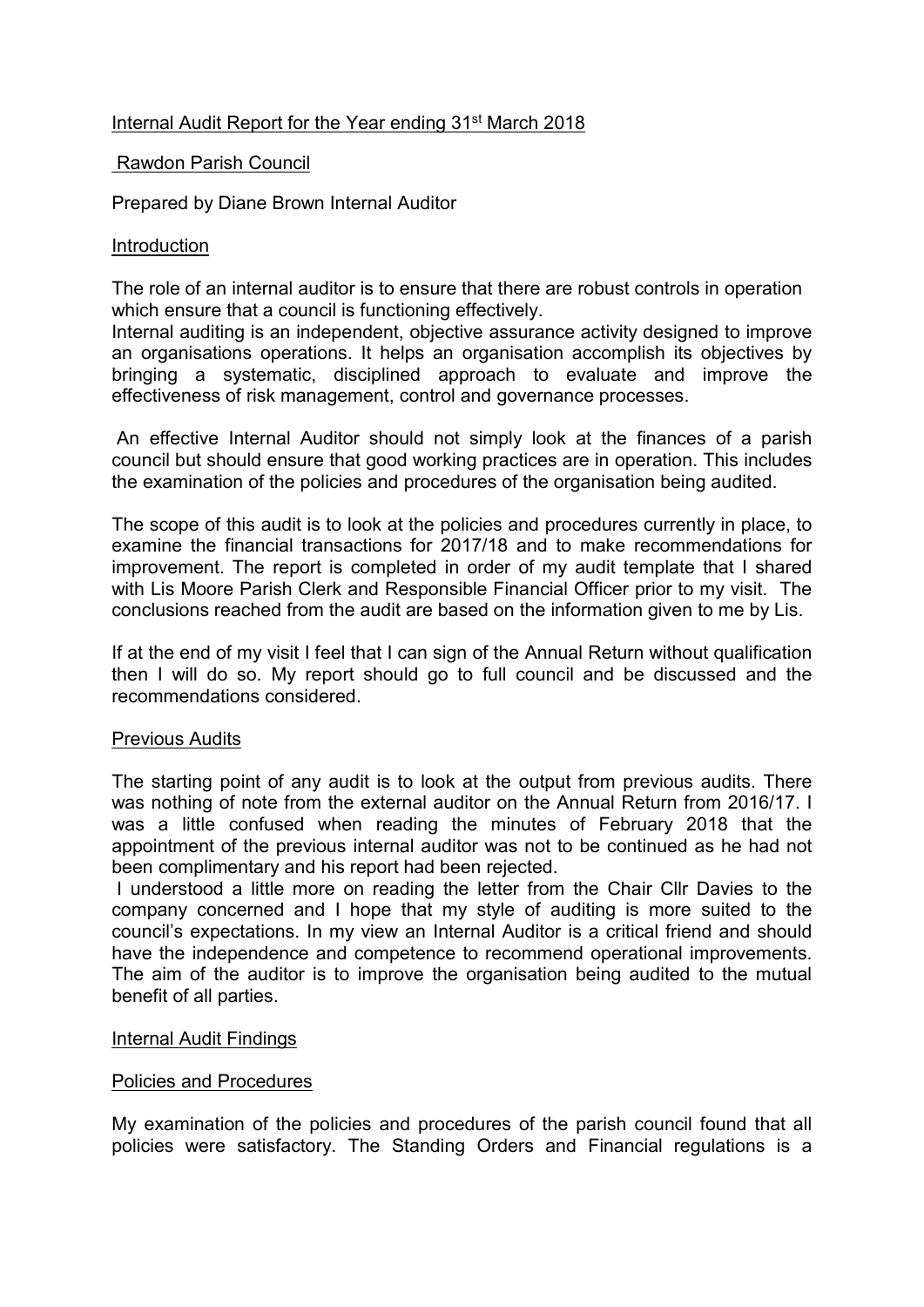combined policy first approved in 2015. My only comment regarding this document is that it should be on the parish council web site.

The council has an overall risk assessment policy and separate arrangements for the Remembrance Day Parade and Christmas Event. As part of the mitigation for identified risks councils should have adequate insurance cover. I examined the insurance cover which Rawdon Parish Council current has with Ecclesiastical and found it to be adequate for all currently known risks.

I was impressed by the review of financial record and controls document which was last reviewed in October 2017. It is excellent practice for an organisation to list the financial controls it currently has in operation and to scrutinise them to ensure that they are fit for purpose. In doing this an organisation is ensuring and reassuring itself that all is well.

The council is served by all other necessary policies such as employment policies and a publication scheme. The only policy that I noted that was missing on this visit was a Complaints Policy so one of my recommendations will be to implement one.

## Code of Conduct and Disclosure of Pecuniary Interest Forms

The Parish Council has adopted a Code of Conduct and I examined the DPI forms for all councillors which are on the Parish Council Web site. I found this area to be satisfactory.

## Web Site

An increasing level of importance is now placed on a parish council web site. It could be described as the shop front of the council, it is helpful if a web site is visually attractive which the council's web site is but it is also good practice to include certain basic information. I have mentioned in a previous paragraph that the Financial Regulations and Standing Orders are missing so this document needs adding. Another document missing is the 2016/17 Annual Governance & Accountability Return (AGAR). This is an important document as it gives meaningful financial information for the council; it includes such information as the Precept, what was spent in year and what will be carried forward at the year end.

Another item which I think should be included is the payments schedule for each month. This is attached to the end of the minutes so residents can determine that they were approved but not what the payments actually were. As the schedule includes salary payments I would suggest that this line is changed to staff rather than individuals names.

#### Parish Council Minutes

I examined the parish council minutes for 2017/18 and found them to be satisfactory. All minutes were kept correctly, were on the web site and all financial decisions had been properly recorded.

## Appropriate books of Account.

I examined all financial transactions for the year being audited, all payments were supported by invoices and VAT was properly accounted for. Expenditure in 2017/18 was completed by cheque transactions. Lis and I discussed the use of on-line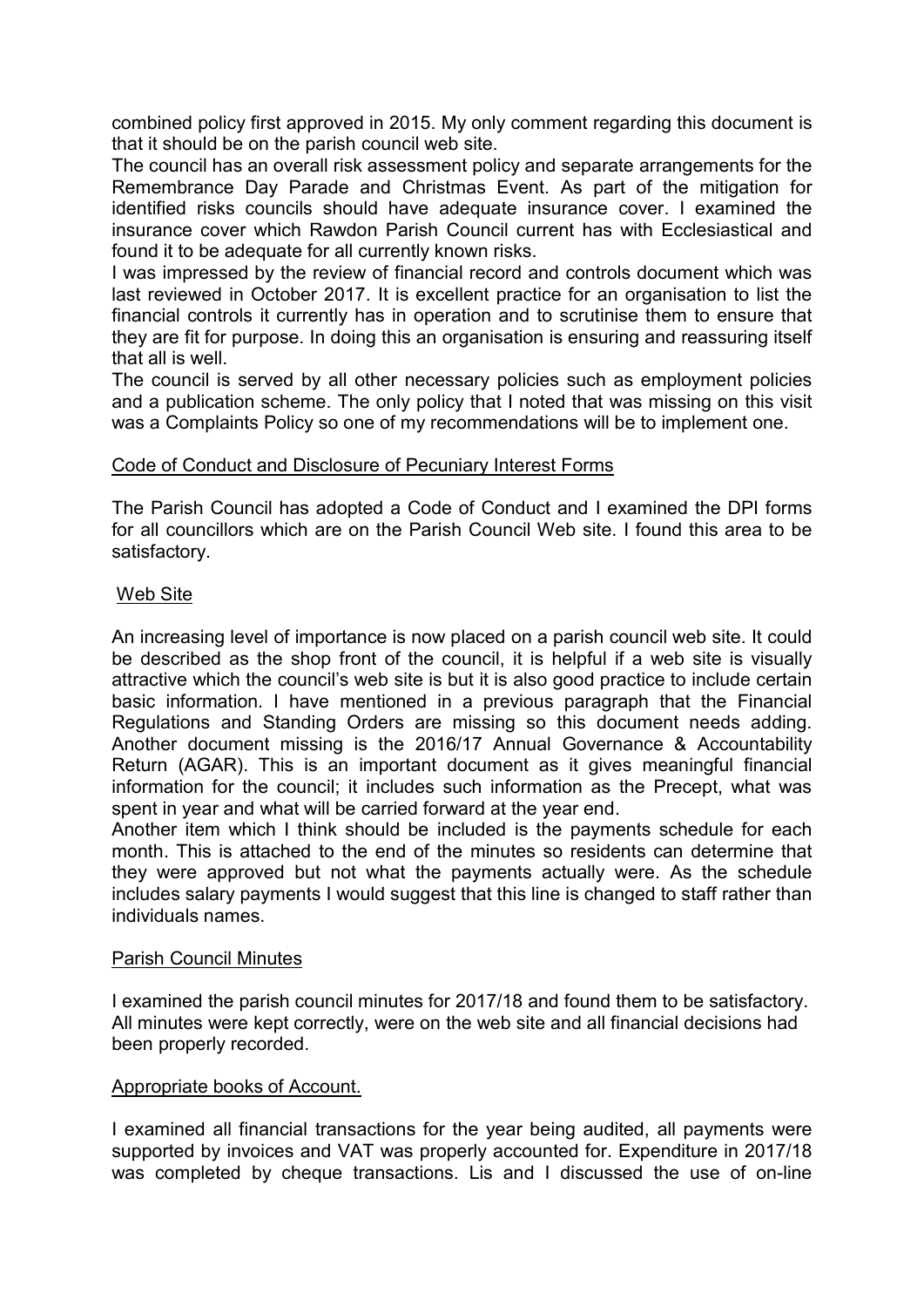banking which many parish councils are now using. Lis stated that in the short term the council are intending to continue with the use of cheques

 I noted that expected income had been fully received and banked. I also noted an excellent budgetary system.

I also noted that there were regular bank reconciliations in operation and councillors received regular, accurate and timely financial information.

 My only comment on this area is that in my view all councillors should acknowledge that they have seen and noted the bank reconciliation along with the relevant bank statement.

 Bank statements are prime documentation in that they cannot be altered and by signing that they have agreed the bank reconciliation to the statement each councillor is ensuring that the accounts are accurate. These documents could be passed around to each councillor at the financial discussion stage of the meeting. This reiterates the fact that the council is a corporate body and evidences that the financial responsibilities are shared. This is further proof of robust financial controls and the forms should then be placed on file in readiness for year-end audits and the examination of the accounts by the public when required. This control can also be added to the already excellent review of financial records and controls document.

## Employees

I reviewed this area and found it to be satisfactory. Rawdon Parish Council has two employees Drew and Lis Moore. They are both supported by a contract, employment policies and tax is properly applied. Lis has had a recent appraisal and Drew has yet to receive one. Drew has passed his six month appraisal and Lis informed me that he annual appraisal is due in June but that she of course will not be completing it. The Parish Council are considering increasing Drew's hours owing to the need for the collation of the data from the 5 Speeding Indicator Devices that have now been sited in the parish.

#### Asset Register

I examined the Asset Register and found it to be satisfactory. I noted that items that had been purchased within 2017/18 had been added to the inventory.

#### New Legislation and Challenges posed to Parish Councils.

Lis and I discussed the new EU legislation General Data Protection Regulation (GDPR) which becomes law in May 2018. This will have a large impact on larger Councils but I consider that the impact will not be the same for parish councils. Parish councils will be a low risk area however it is always good to be prepared for all eventualities and Lis has the matter in hand and is aware of what is required.

#### Annual Return

Lis had prepared section 2 of the Annual Return in draft and I could ascertain that the figures noted on it were correct. I could therefore sign the Annual internal audit report page of the Annual Return 2017/18 without qualification.